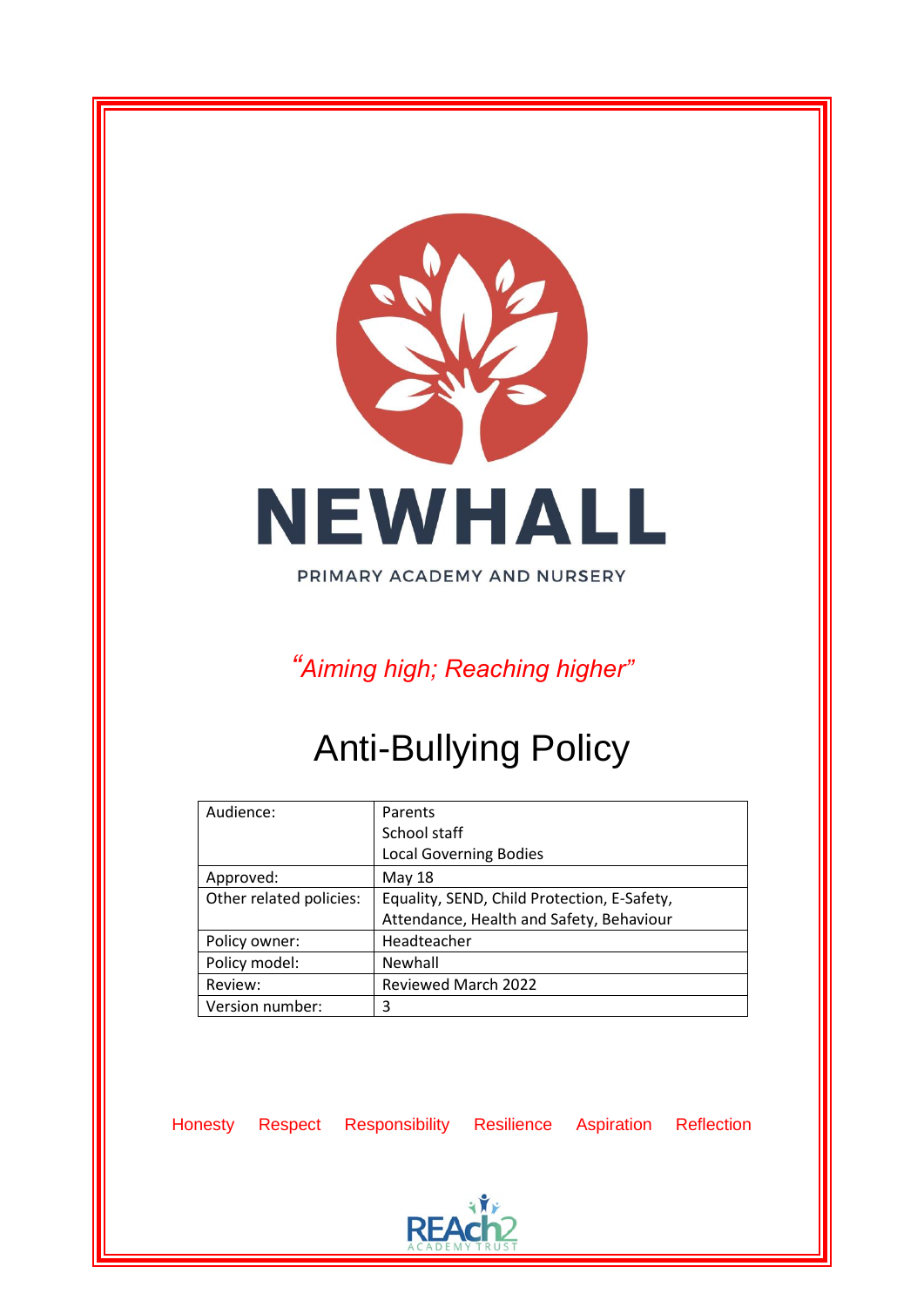## **Introduction**

We are committed to providing a caring, friendly and safe environment for all of our pupils so they can learn in a relaxed and secure atmosphere. Bullying of any kind is unacceptable at our school. If bullying does occur, all pupils are aware that they should tell and know that incidents will be dealt with promptly and effectively. We are a *TELLING* school. This means that *anyone* who knows that bullying is happening is expected to tell the staff.

## **Objectives of this policy**

- All governors, teaching and non-teaching staff, pupils and parents should have an understanding of what bullying is
- All governors, teaching and non-teaching staff should know what the school policy is on bullying, and follow it when bullying is reported
- All pupils and parents should know what the school policy is on bullying, and what they should do if bullying arises
- As a school we take bullying seriously.
- Pupils and parents should be assured that they will be supported when bullying is reported
- Bullying will not be tolerated

# **Designated Member of Staff** - Mrs Charmaine Ward

# **What Is Bullying?**

We don't allow any unkind or cruel behaviour in our school. But not all unkind or cruel behaviour is bullying. As a school, we regularly discuss what bullying is so that children will recognise it if it happens.

## *Newhall Academy has adopted the Essex County Council definition of bullying:*

*"Bullying is any behaviour which is perceived by the targeted individual or any other person, as intending to hurt, intimidate, frighten, harm or exclude. It is usually persistent and an abuse of power, leaving the targeted individual feeling defenceless."* 

Bullying can be:

| <b>Emotional</b> | Being unfriendly, excluding, tormenting (e.g. hiding books,<br>threatening gestures)                                                                                                                 |
|------------------|------------------------------------------------------------------------------------------------------------------------------------------------------------------------------------------------------|
| <b>Physical</b>  | Pushing, kicking, hitting, punching or any use of violence                                                                                                                                           |
| Racist           | Racial taunts, graffiti, gestures                                                                                                                                                                    |
| <b>Sexual</b>    | Unwanted physical contact or sexually abusive comments                                                                                                                                               |
| Homophobic       | Because of or focussing on the issue of sexuality                                                                                                                                                    |
| <b>Verbal</b>    | Name-calling, sarcasm, spreading rumours, teasing                                                                                                                                                    |
| <b>Cyber</b>     | All areas of internet, such as email, social networking sites<br>and chat room misuse Mobile threats by text messaging &<br>calls<br>Misuse of associated technology, i.e. camera & video facilities |

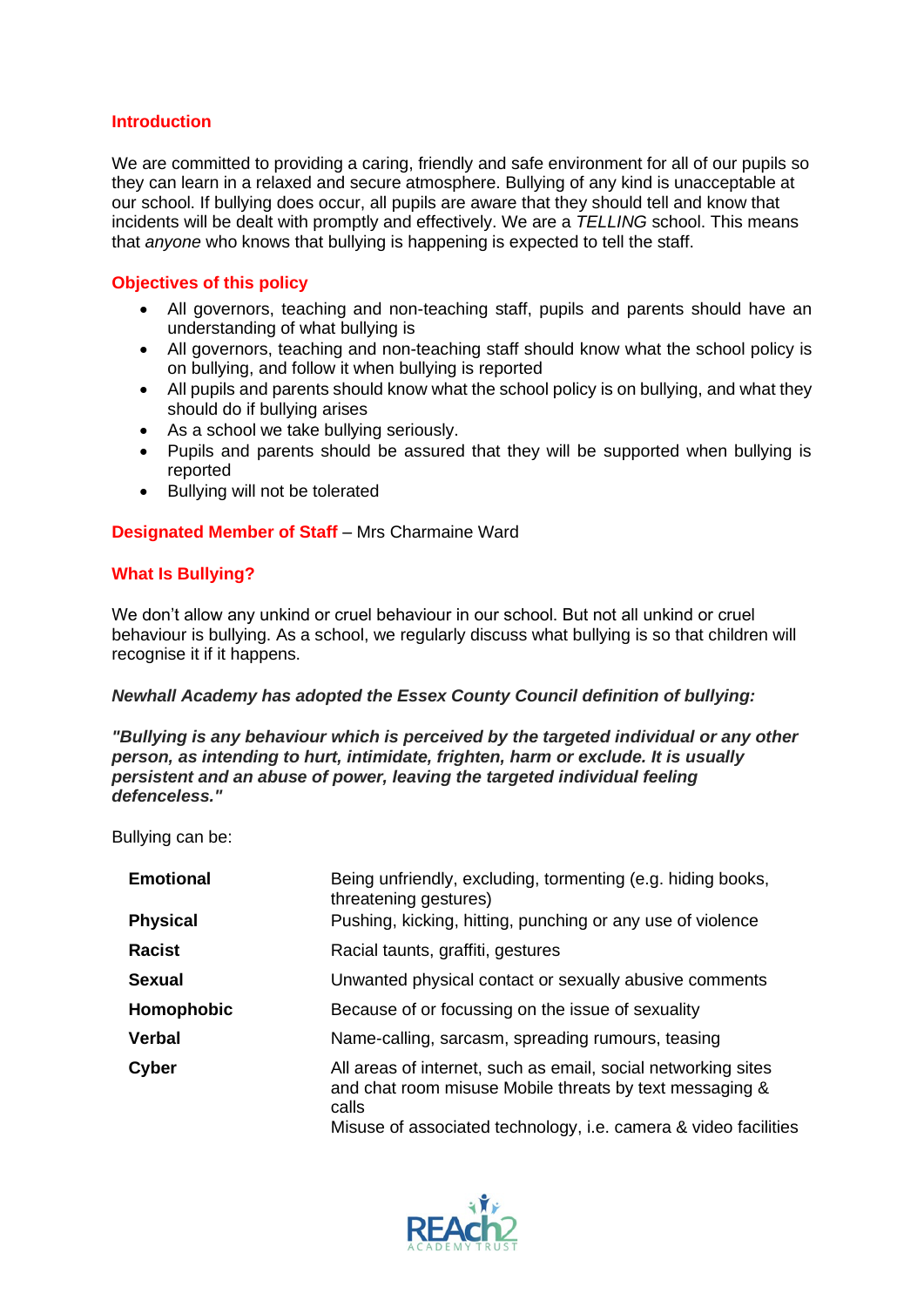# **Why is it Important to Respond to Bullying?**

Bullying hurts. No one deserves to be a victim of bullying. Everybody has the right to be treated with respect. Pupils who are bullying need to learn different ways of behaving. As a school, we take our responsibility to respond promptly and effectively to issues of bullying seriously.

## **Signs and symptoms**

A child may indicate by signs or behaviour that he or she is being bullied. Adults should be aware of these possible signs and that they should investigate if a child:

- Is frightened of walking to and from school
- Begs to be driven to school
- Changes their usual routine
- Is unwilling to go to school (school phobic)
- Begins truanting
- Becomes withdrawn, anxious, or lacking in confidence
- Starts stammering
- Attempts or threatens suicide or runs away
- Cries themselves to sleep at night or has nightmares
- Feels ill in the morning
- Begins to do poorly in school work
- Comes home with clothes torn or books damaged
- Has possessions go "missing"
- Asks for money or starts stealing money (to pay the bully)
- Has dinner or other monies continually "lost"
- Has unexplained cuts or bruises
- Comes home starving (money / lunch has been stolen)
- Becomes aggressive, disruptive or unreasonable
- Is bullying other children or siblings
- Stops eating
- Is frightened to say what is wrong
- Gives improbable excuses for any of the above

These signs and behaviours could indicate other problems, but bullying should be considered a possibility and should be investigated.

If a child feels that they are being bullied then there are several procedures that they are encouraged to follow: (not hierarchical)

- Tell a friend
- Tell your School Council rep
- Tell a teacher or adult whom you feel you can trust
- Tell a parent or adult at home whom you feel you can trust
- Discuss it as part of your Circle Time
- Ring Childline and follow the advice given

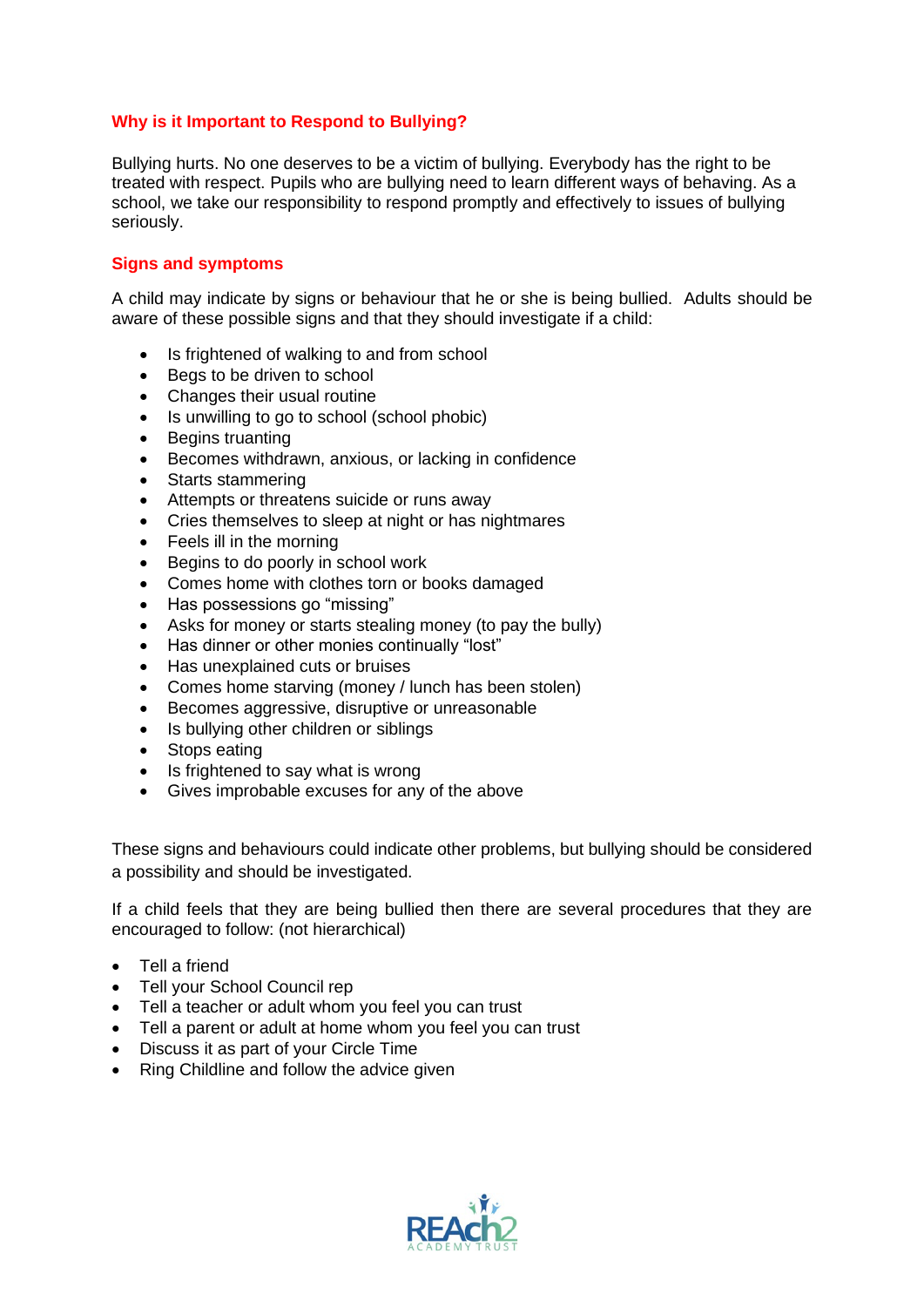# **Procedures**

- 1. Report bullying incidents to staff. All known/reported incidences of bullying will be investigated by the class teacher or by a senior member of staff
- 2. The incidents will be recorded by senior staff using the incident log
- 3. In serious cases parents should be informed and will be asked to come in to a meeting to discuss the problem.
- 4. If necessary and appropriate, police will be consulted.
- 5. The bullying behaviour or threats of bullying must be investigated and the bullying stopped quickly.
- 6. An attempt will be made to help the bully (bullies) change their behaviour.
- 7. All incidents of bullying will be discussed with all relevant staff during Monday morning briefing. Parents of the children involved will also be informed, in order that everyone can be vigilant and that bullying may be prevented from happening in the future.
- 8. Incidents of bullying will be discussed with the Governing Body (Safeguarding Governor)

# **Outcomes**

- 1. All known/reported incidences of bullying will be investigated by the class teacher or by a senior member of staff.
- 2. Parents of the victim may also be questioned about the incident or about their general concerns.
- 3. The bully (bullies) may be asked to genuinely apologise. Other consequences may take place including time out, internal exclusion
- 4. In some cases, outside agencies may be requested to support the school or family in dealing with bulling eg police, counsellor etc.
- 5. In serious cases, suspension or even exclusion will be considered.
- 6. If possible, the pupils will be reconciled.
- 7. After the incident / incidents have been investigated and dealt with, each case will be monitored to ensure repeated bullying does not take place.

# **Prevention**

We feel that it is as important to try to prevent bullying, as it is to deal with incidents of bullying. In this way, we hope that we are preparing children for life outside school as well as ensuring that time in school is happy and safe.

- The ethos and working philosophy of Newhall means that all staff actively encourage children to have respect for each other and for other people's property
- Good and kind/polite behaviour is regularly acknowledged and rewarded
- Staff will regularly discuss bullying. This will inform children that we are serious about dealing with bullying and lead to open conversations and increased confidence in children to want to discuss bullying.
- Staff will reinforce expectations of behaviour as a regular discussion.
- Staff will follow the equality policy; welcoming every child to our school
- Staff must be careful not to highlight differences of children or an individual child, even if this is done in jest. This gives other children advocacy to use this difference to begin calling names or teasing.
- Staff must reinforce a general message that children do not have to be friends with everyone else, but they must be respectful of everyone else's feelings.

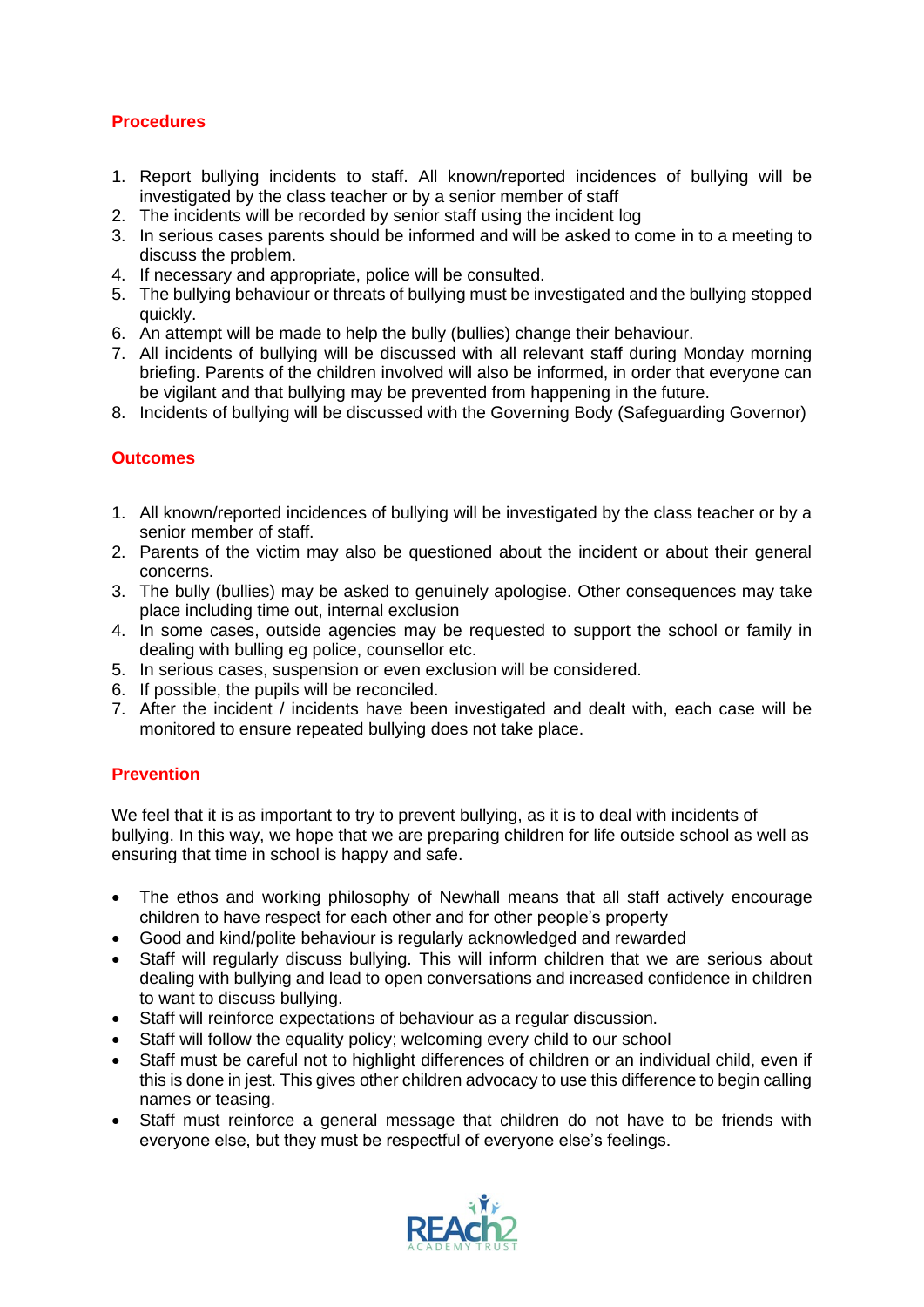We will use various methods for helping children to prevent bullying. As and when appropriate, these may include:

- Holding anti-bullying days/weeks
- Writing stories or poems or drawing pictures about bullying
- Reading stories about bullying or having them read to a class or assembly
- Making up role-plays
- Having discussions about bullying and why it matters
- Using circle time to address issues as a class
- Using 'worry boxes' or feelings circles so that children can express that they need to talk in private

## **Advice to Parents**

#### **As the parent of a child whom you suspect is being bullied-**

- 1. Report bullying incidents to the class teacher
- 2. In cases of serious bullying, the incidents will be recorded by staff and the Head Teacher notified.
- 3. In serious cases parents should be informed and will be asked to come in to a meeting to discuss the problem
- 4. If necessary and appropriate, police will be consulted
- 5. The bullying behaviour or threats of bullying must be investigated and the bullying stopped quickly
- 6. An attempt will be made to help the bully (bullies) change their behaviour.

## **Do Not:**

- Attempt to sort the problem out yourself by speaking to the child whom you think may be the bully or by speaking to their parents.
- Encourage your child to be 'a bully' back.

Both of these will only make the problem much harder to resolve.

#### **Useful Website Addresses**

The information contained on these websites may be of interest:

[www.dfes.gov.uk/bullying](http://www.dfes.gov.uk/bullying) [www.childline.org.uk](http://www.childline.org.uk/) [www.antibullying.net](http://www.antibullying.net/) [www.bullying.co.uk](http://www.bullying.co.uk/)

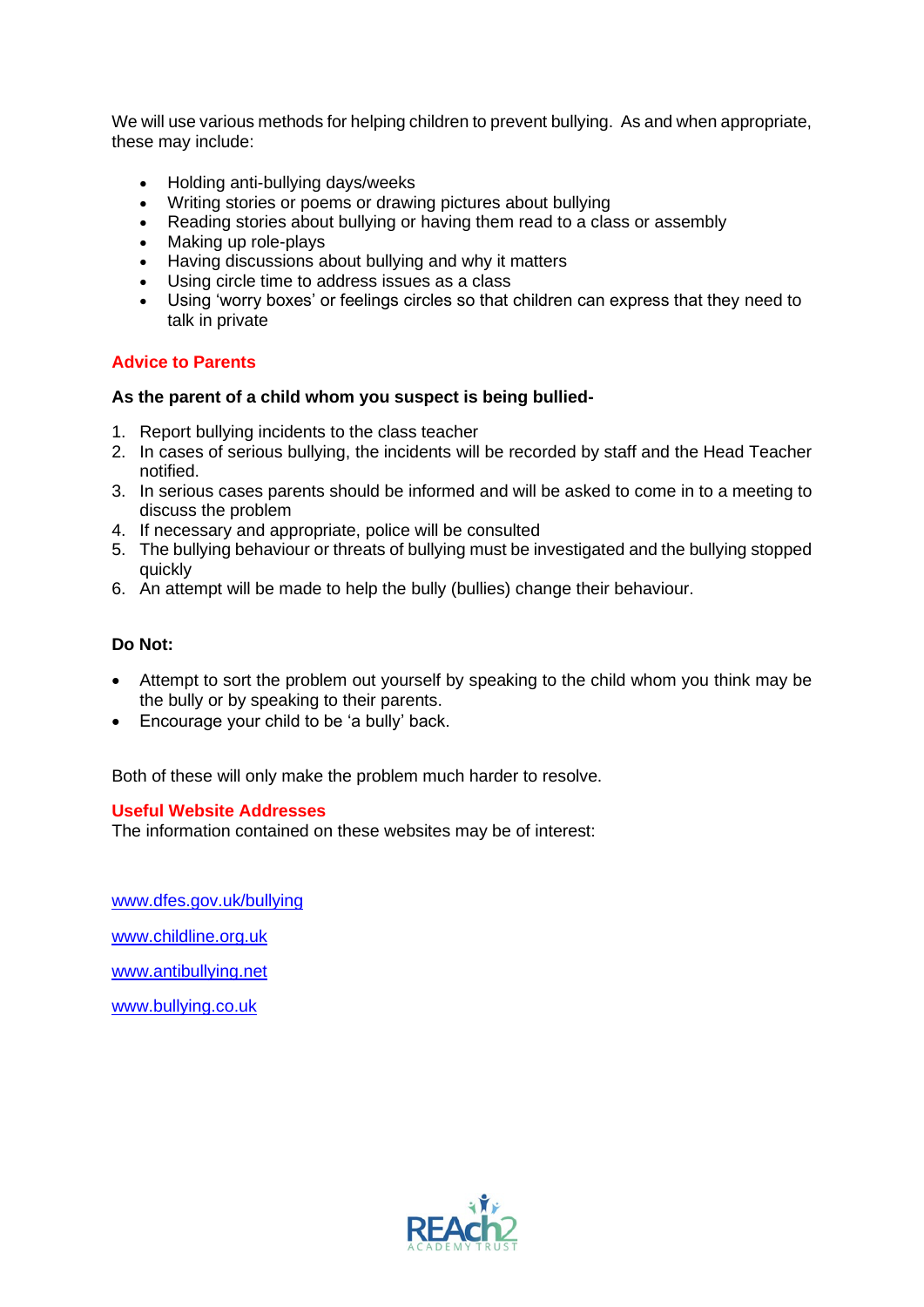# **Appendix 1**

# **Nursery Policy**

In accordance with the above guidance, bullying can occur in a nursery environment.

Bullying is wrong and is damaging to individual people. Newhall Nursery proactively implements policies and procedures to prevent this, by developing a nursery in which bullying is regarded as unacceptable.

We aim to deliver a safe and secure environment where all children can play and learn without fear or anxiety.

We aim to make all those connected with the nursery, aware of our opposition to bullying and staff have a responsibility to eradicate bullying in our nursery.

We do not tolerate any kind of bullying as stated above on any grounds whatsoever, and support all parties involved to gain a full understanding of our ethos.

## **Rough and Tumble Play**

The pre-School Learning Alliance has acknowledged and highlighted the need to recognise rough and tumble play as distinct from inappropriate or aggressive behaviour. Television or films, which include superheroes, often influence young children or weapon play and they will mimic this behaviour through their play. We endorse the following strategies to manage this kind of play:

- Recognise that this is pro-social play rather than aggressive
- Set boundaries for the games to be set out in
- Use planning opportunities to discuss the concept of 'good' and 'bad'.
- Support the play to find alternative solutions to weapon play, exploring different scenarios.

#### **Hurtful Behaviour**

Very young children are 'egocentric' which means that they put their own feelings before others, and even the most considerate child will have the occasional outburst due to frustration, anger or over exuberance. We acknowledge that this is a developmental area that needs to be nurtured and supported and that very young children do not intentionally wish to cause hurt. If hurtful comments are made, our strategies are:

- To recognise that very young children are not always able to manage their own feelings and deliver them appropriately
- Assist in this management to support their biological and cognitive development.
- Offer support to both parties and to discuss the issues through play, story times and circle time activities.